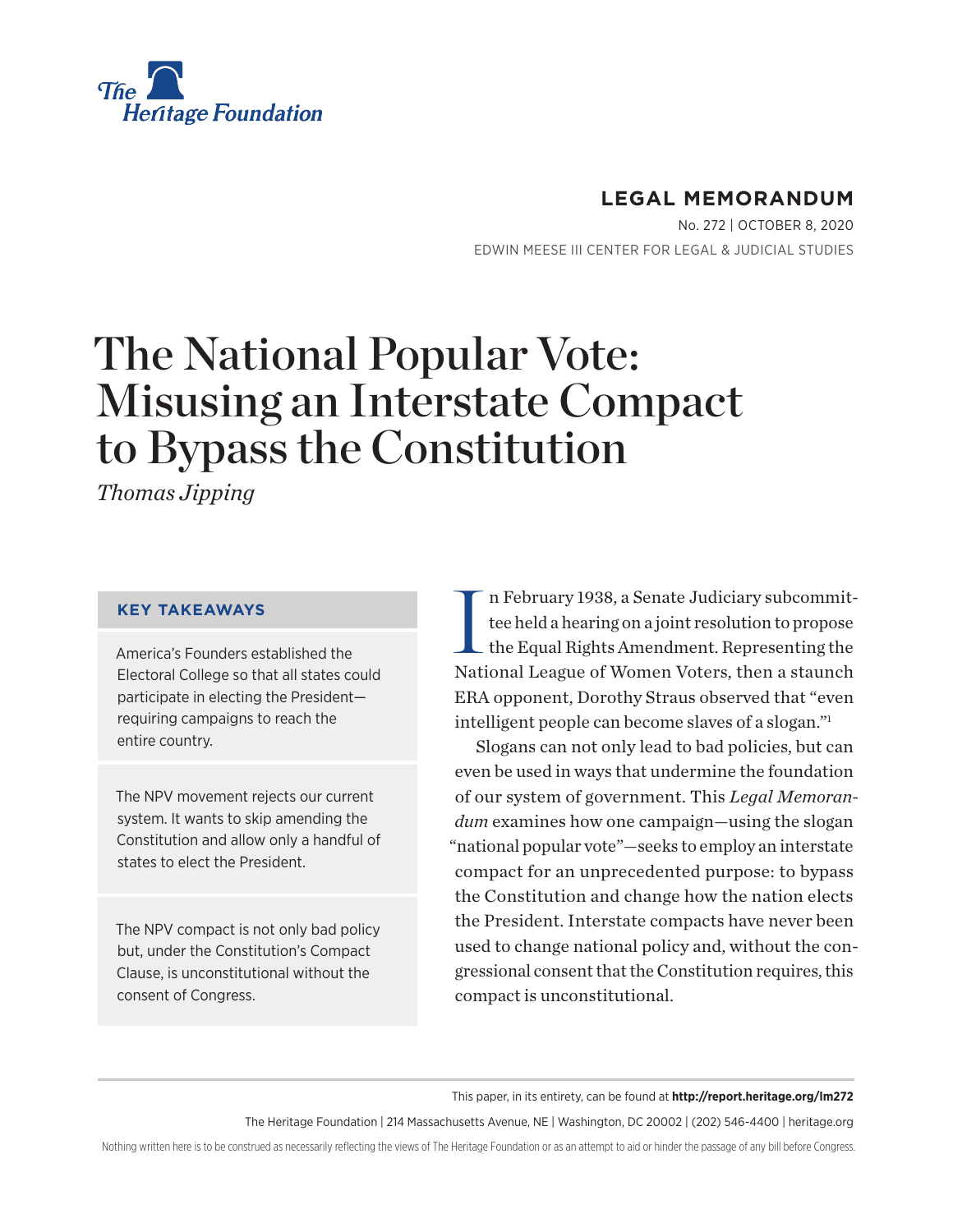#### A Union of Sovereign States

Before American independence, disputes between the colonies, typically over borders, were resolved by negotiated agreements that required the approval of the English crown.<sup>2</sup> America's Founders, however, remained "deeply concerned both with divisive interstate disputes and collusive interstate agreements."<sup>3</sup> As a result, after independence, the Articles of Confederation required Congress' approval for any "treaty confederation or alliance" between states.4

Unlike in many other countries, the American states are not "mere administrative subdivisions of the central government," but enjoy their own "legal autonomy."5 Interstate agreements or compacts "adapt to our Union of sovereign states the age-old treaty making power of independent sovereign nations."6 While the states did not surrender their sovereign right to make compacts with each other,<sup>7</sup> the Constitution is more restrictive than the Articles of Confederation. Declaring its purposes to include forming "a more perfect union," the Constitution provides not only that "[n]o State shall enter into any Treaty, Alliance, or Confederation,"8 but also that "[n]o State shall, without the Consent of Congress…enter into any Agreement or Compact with another State, or with a foreign Power."9 The "primary concern of the Compact Clause was to prevent interstate agreements detrimental both to the federal government and to non-compacting states."10

#### The Compact Clause and Congressional Consent

Three theories have been suggested to explain the meaning of the Compact Clause.

- The most restrictive "boundary" theory, even narrower than the Clause's plain language, would permit only compacts, even with congressional consent, that address boundary disputes.<sup>11</sup>
- The "non-political" theory would permit a broader category of interstate agreements that "do not threaten the stability of the Union," although these would still need congressional consent.<sup>12</sup>
- The "currently reigning" theory of the Compact Clause is the most permissive.13 In this view, states are free to establish non-political agreements without congressional consent "because they do not affect national sovereignty or concern the core meaning of the Compact Clause. Political compacts are permitted, but only with the consent of Congress."14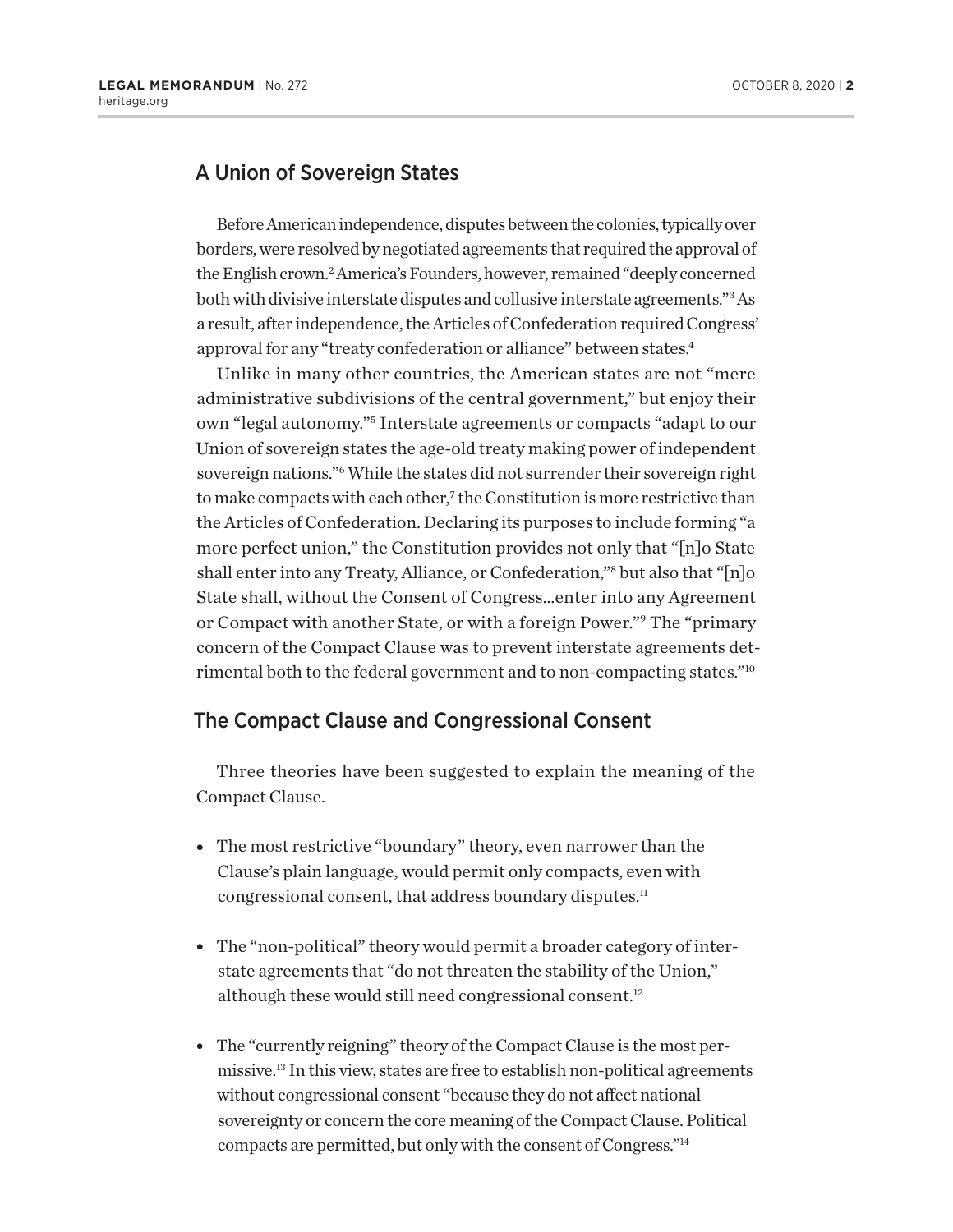**Which Compacts Need Consent?** The Supreme Court established the latter theory in its 1893 decision in *Virginia v. Tennessee*. 15 Virginia said that its boundary with Tennessee had been established by the "charters of the English sovereigns"16 that formed the original colonies. Tennessee said that the original boundary was subsequently changed by a commission created by the two states and approved by their legislatures.17 The Supreme Court had to decide whether this commission agreement was valid without congressional consent.

The Court observed that the broad terms "agreement" or "compact," if taken by themselves, could cover "all forms of stipulation, written or verbal, and relating to all kinds of subjects."18 Despite the Compact Clause's plain language, the Court looked to the "object of the constitutional provision" to narrow the category of interstate agreements or compacts that require congressional consent.19 To that end, the Court distinguished between compacts involving "matters upon which different states may agree that in no respect concern the United States" from those "which may tend to increase and build up the political influence of the contracting states."20 Only the latter, the Court held, require congressional consent.

**Compacts That Do Not Require Consent.** Interstate compacts that would not need congressional consent under this theory might involve a land purchase or a plan to fight pestilence.<sup>21</sup> "If Massachusetts, in forwarding its exhibits to the World's Fair at Chicago, should desire to transport them a part of the distance over the Erie canal, it would hardly be deemed essential for that state to obtain the consent of congress."<sup>22</sup> Neither would draining a "malarious and disease-producing district" that straddled a state boundary.<sup>23</sup>

In *State of New Hampshire v. State of Maine*, 24 both states had agreed upon the settlement of a border dispute and filed "a proposed consent decree, based on a stipulated record."25 The Court reaffirmed the narrow application of the Compact Clause it had established in *Virginia v. Tennessee*, concluding that by agreeing to the settlement, "neither State can be viewed as enhancing its power in any sense that threatens the supremacy of the Federal Government."26

In *Northwestern Cement Co. v. Minnesota*, 27 the Supreme Court held in 1959 that state taxes on companies doing interstate business must be nondiscriminatory and properly apportioned.28 On August 4, 1967, seven states created the Multistate Tax Compact and, with it, the Multistate Tax Commission to facilitate proper determination of the tax liability of multistate businesses. The compact allows a member state to request that the commission perform an audit on its behalf.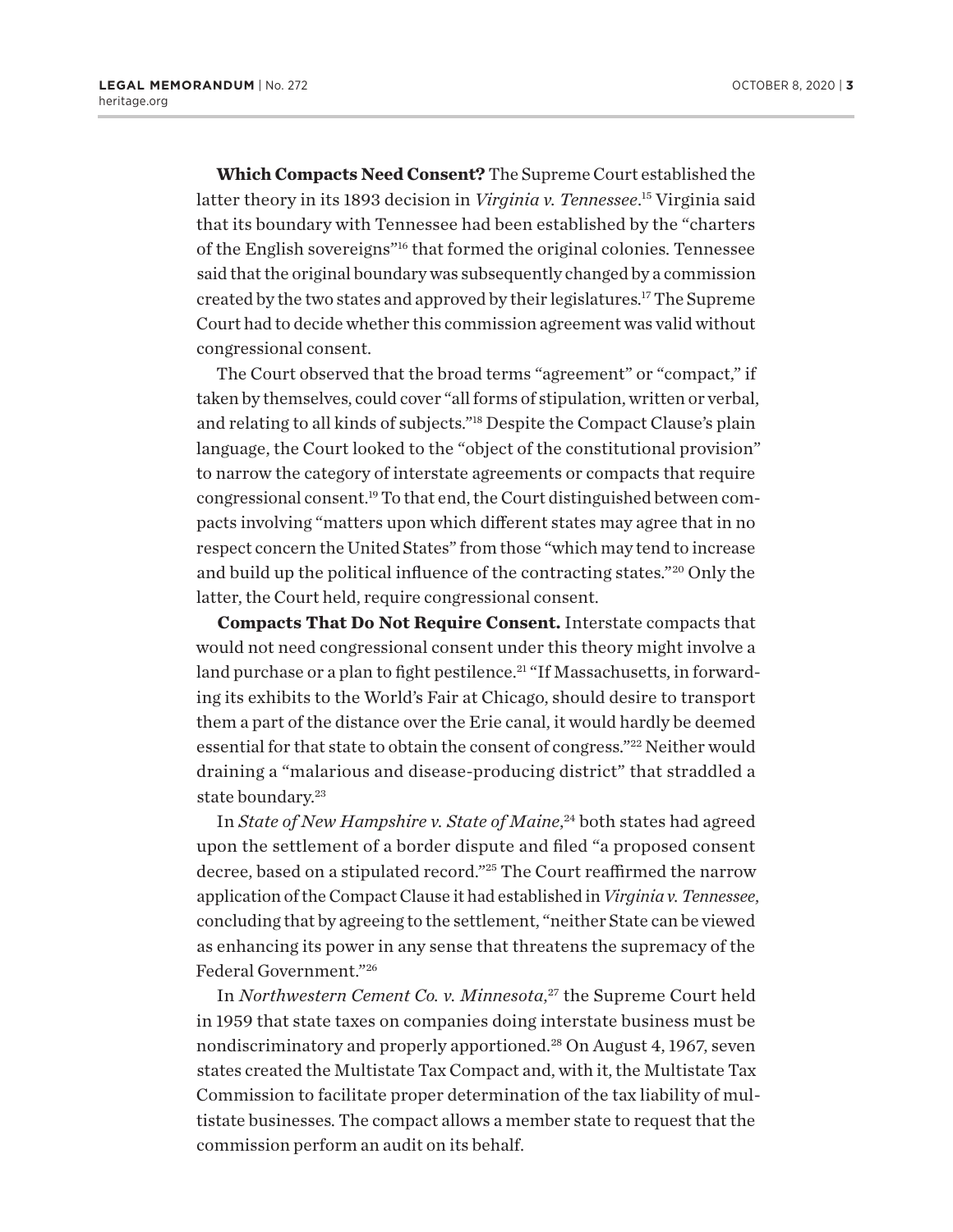More than 20 states had joined the compact by 1972 when U.S. Steel sued on behalf of "all other multistate taxpayers threatened with audits by the Commission."29 They argued that the Multistate Tax Compact was invalid because it had not received the consent of Congress and asked the Supreme Court to overrule its precedents in *Virginia v. Tennessee* and *New Hampshire v. Maine*. The Court declined to do so, noting that U.S. Steel had offered "no effective alternative other than a literal reading of the Compact Clause."30 That literal reading would "require the States to obtain congressional approval before entering any agreement among themselves, irrespective of form, subject, duration or interest of the United States."31 The Court characterized *Virginia v. Tennessee* and subsequent decisions as taking a "functional view of the Compact Clause"32 and affirmed their "underlying assumption" that "not all agreements between States are subject to the strictures of the Compact Clause."33

**Political Compacts Require Consent.** A political compact that still needs congressional consent is "a compact infringing upon federal or non-compacting state sovereignty by aggrandizing the political power of compacting states."34 While most court decisions and commentary have focused on a compact's effect on federal interests, the Supreme Court has long recognized that requiring congressional consent "prevent[s] any compact or agreement between any two States, which might affect injuriously the interests of the others."35 The Supreme Court, for example, held unanimously in 2018 that Congress may withhold its consent if an interstate compact would "injure the interests" of other states or regions in the United States.36

In *U.S. Steel*, the Supreme Court recognized that the interests of states that do not join a compact are important in determining whether it violates the Compact Clause<sup>37</sup> and explicitly considered this factor in *Northeast Bancorp v. Board of Governors*. <sup>38</sup> The Supreme Court assumed that statutes passed by Massachusetts and Connecticut regarding a bank holding company in one state acquiring a bank in the other constituted an interstate compact. Citing *Virginia v. Tennessee*, the Court held that this compact did not "enhance the *political* power of the New England States at the expense of other States."39

Congress consents to an interstate compact by a legislative vehicle that is presented to the President for approval or veto. The Supreme Court has held that "an interstate compact approved by Congress…is a federal law"40 and noted "the requirement that all legislation be presented to the President before becoming law."41 Congress, therefore, has never consented to an interstate compact *except* by a bill or a joint resolution that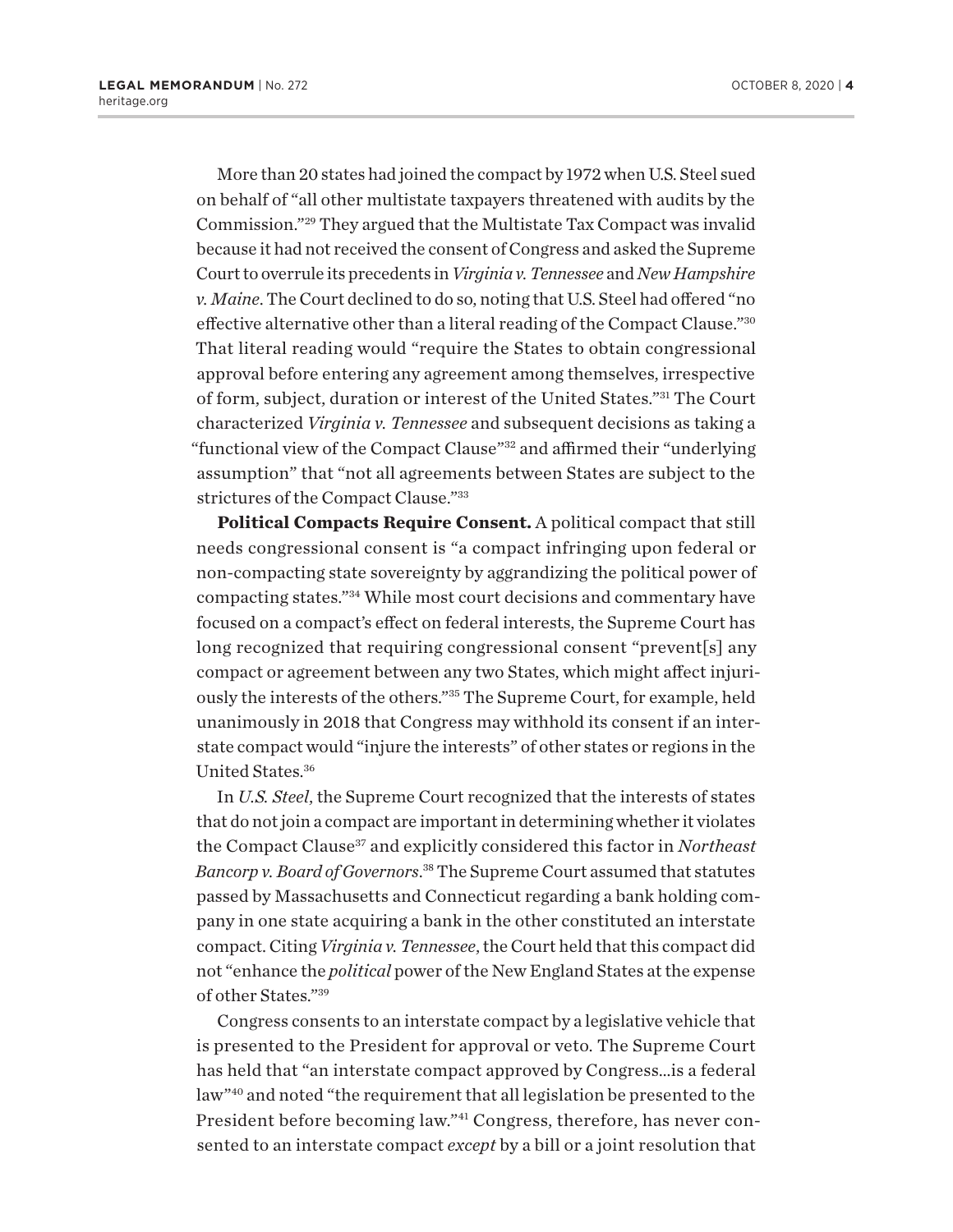was presented to the President. The Congressional Research Service has concluded that "the purpose, function, and structure of the Constitution, coupled with the sustained practice of Congress strongly suggest that legislation approving of an interstate compact is subject to the limitations of the Presentment Clause."42

Interstate compacts are "the only method by which states may significantly change their relationship with each other."43 As a contract, an interstate compact is binding upon "those states that have elected to become parties to it."44 Those that enhance the power of compacting states *in relation to federal interests or over non-compacting states* require congressional consent.45

#### Use of Interstate Compacts

Only 35 interstate compacts, nearly all of them to settle boundary disputes, were formed between 1783 and 1920.<sup>46</sup> Since World War II, however, that number has grown by more than 150.<sup>47</sup> In modern usage, interstate compacts "are contracts between two or more states creating an agreement on a particular policy issue, adopting a certain standard or cooperating on regional or national matters."48 These include "conservation and resource management…law enforcement, transportation… education, energy, mental health, workers compensation and low-level radioactive waste."49 Interstate compacts are properly understood as tools for promoting "interstate cooperation without federal intervention."50

The Council of State Governments' National Center for Interstate Compacts divides them into three categories: border compacts, advisory compacts that create study commissions, and regulatory compacts that create administrative agencies.<sup>51</sup> Regulatory compacts that create administrative agencies include some familiar names. New York and New Jersey, for example, established a compact in 1921 that, in turn, created the Port Authority of New York and New Jersey.52 Similarly, the Washington Metropolitan Area Transit Authority was created by an interstate compact that Congress approved in 1966.53

This brief review of interstate compacts shows that they are interstate not only in form, but also in substance. In other words, interstate compacts are more than simply collective arrangements for accomplishing something, but agreements through which states address issues or problems that occur between the states entering the compact.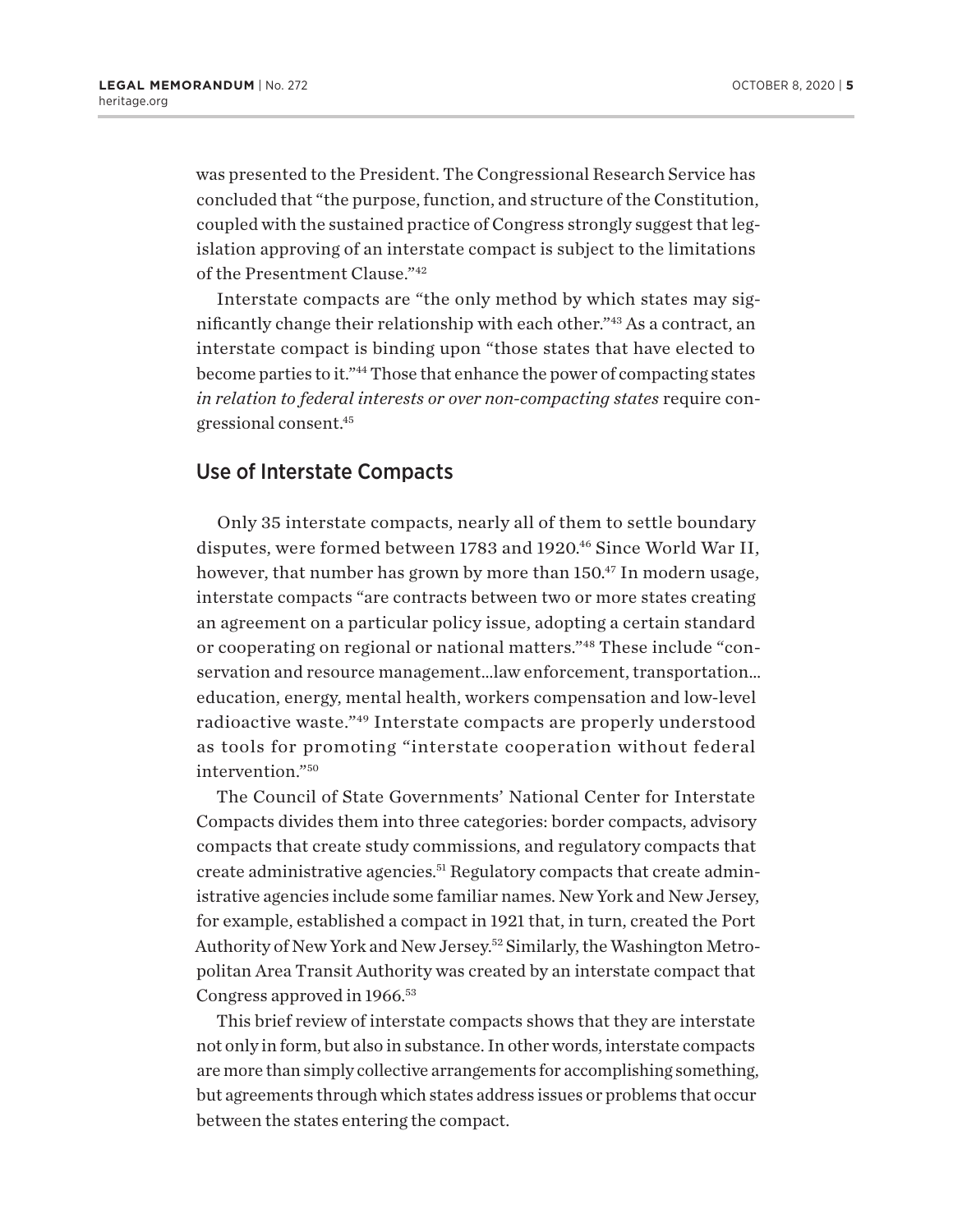#### Application: National Popular Vote Compact

In the United *States* of America, the states elect the President through the Electoral College. Each state casts a number of electoral votes equal to its representatives in both houses of Congress. That calculation incorporates both the equality and the diversity of the states. The states are equal by each having two Senators; they are diverse by their populations determining their number of Representatives in the House. Today, the least populous states such as Wyoming, Vermont, or Alaska have the minimum of three electoral votes while, on the other end of the scale, California has 55, Texas has 39, and Florida and New York each have 29.

The Constitution allows each state to determine how to choose its electors, that is, how to cast its electoral votes.<sup>54</sup> Today, 48 states award all of their electoral votes to the winner of that state's popular vote. Maine and Nebraska award one electoral vote to the winner of the popular vote in each congressional district, and the two remaining electoral votes to the winner of the statewide popular vote. The Electoral College, therefore, is built on the same foundation as republican government itself, namely, the principle that government "derives all its powers directly or indirectly from the great body of the people."55 In presidential elections, the popular vote is mediated through the states that make up the Union.

**Reaching "The People."** The Electoral College is consistent with republican government in another way—by forcing presidential candidates to conduct national campaigns to reach "the people." While the United States is a large, diverse country, more people are living in a smaller portion of it than ever before. The 2010 census, for example, showed that the national population was 80.7 percent urban and 19.3 percent rural,<sup>56</sup> the widest gap in American history.

If the President were elected only by national popular vote instead of by the states, a presidential campaign would only need to locate the highest concentrations of voters most likely to support its candidate—and ignore the rest of the country. The ability to do so has never been greater. Maintaining the Electoral College, therefore, is the only way to ensure that those who want to lead the nation seek support across the nation.

**Small Margins.** The Electoral College, with its winner-take-all formula in nearly every state, can create a situation that may be confusing to those who do not fully understand the system. A candidate can win the popular vote in enough states to win a majority of electoral votes but still lose the popular vote nationally. This has occurred in only four of the 58 presidential elections in American history.57 In 2000, for example, President George W.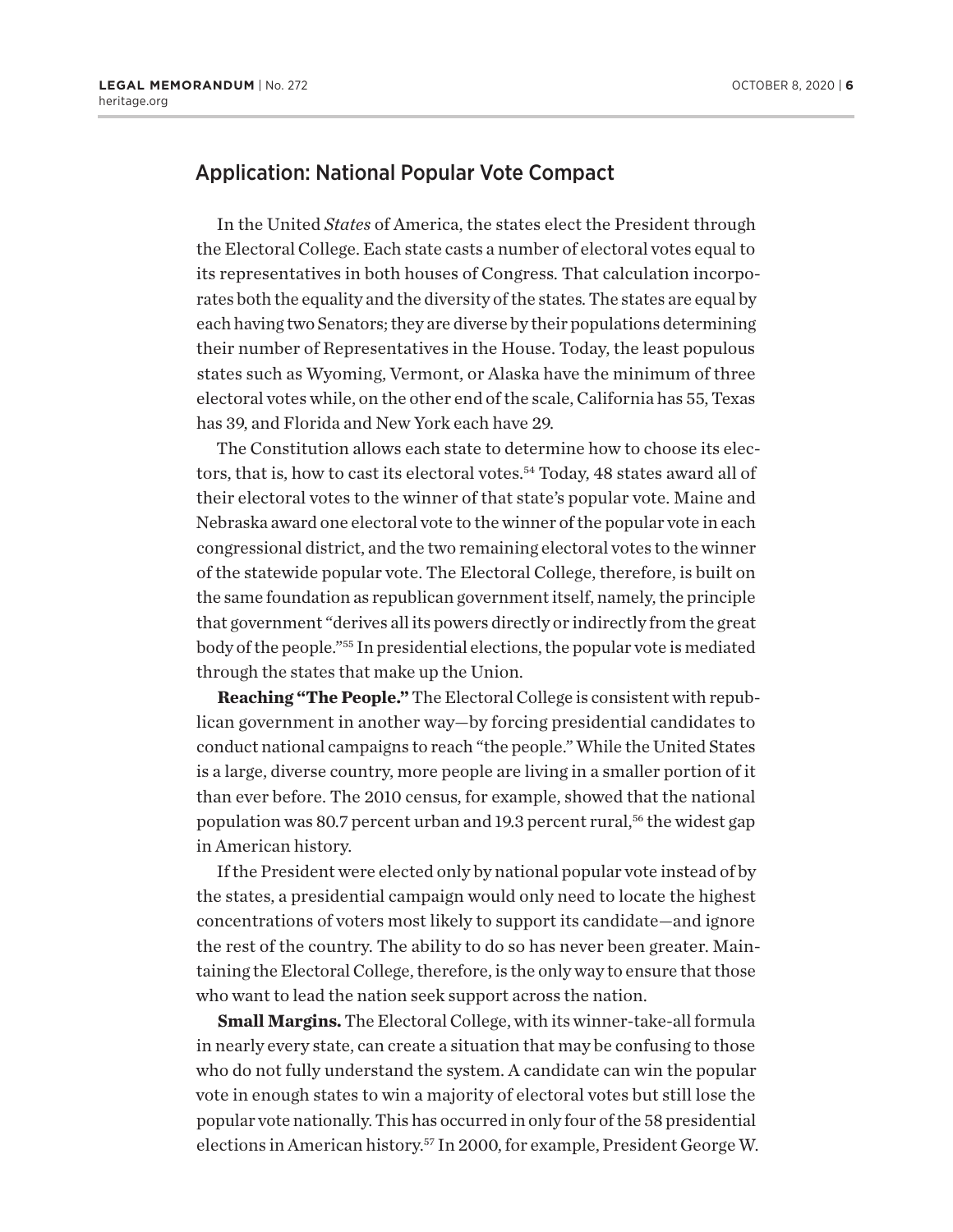Bush lost the plurality of the popular vote (47.9 percent vs. 48.4 percent) but won 30 states with 50.4 percent of the electoral votes. The five states that Bush won by the largest margin gave him just 20 electoral votes, compared to 55 electoral votes from Al Gore's top-five states. The key to Bush's victory was that the five states he won by the smallest margin, an average of 2.3 percent, gained him 65 electoral votes, compared to 40 electoral votes from the five states that Gore barely won.

Similarly, in 2016, President Donald Trump lost the plurality of the popular vote (46.4 percent vs. 48.5 percent) but also won 30 states, which delivered 56.9 percent of the electoral votes. The five most lop-sided popular vote wins for Trump gave him 22 electoral votes, while Hillary Clinton's topfive states gave her 76 electoral votes. But the five winner-take-all states that Trump won by the smallest margin, an average of just 1.5 points, gained him 90 electoral votes, compared to 32 electoral votes from the five states that Clinton just narrowly won. Trump's 77-point electoral vote victory came from the states in which he barely won the popular vote. Bush and Trump were elected by more of the *country*, if not more of the total population.

**Constitutional Amendment Necessary.** Formally changing the system to elect the President by national popular vote rather than by the states through the Electoral College would require amending the Constitution. Changing the national charter *should always* be a difficult task. The Constitution "contains the permanent will of the people and is the supreme law of the land."58 It is binding on judges in every state and takes precedence over state constitutions and laws.<sup>59</sup> In his farewell address in 1796, President George Washington said that the Constitution can be changed only by "an explicit and authentic act of the whole people."60

Under Article V of the Constitution, that act of the whole people requires two supermajorities. It requires two-thirds of Congress or a convention (called after application by two-thirds of the states) to propose an amendment—and three-fourths of the states to ratify it. This process forces those who seek to change the Constitution to convince the people's representatives at both the federal and state level, and ensures that any consensus behind such a change is both wide and deep.

**An End Run Around the Constitution.** The National Popular Vote movement, however, wants to achieve the result of abolishing the Electoral College without having to go through the amendment process. NPV advocates want to bypass the Constitution—and avoid the need to convince even a single supermajority to reject the plan of America's Founders.

States joining the NPV interstate compact commit to awarding their electoral votes not to the winner of their own popular vote, but to the winner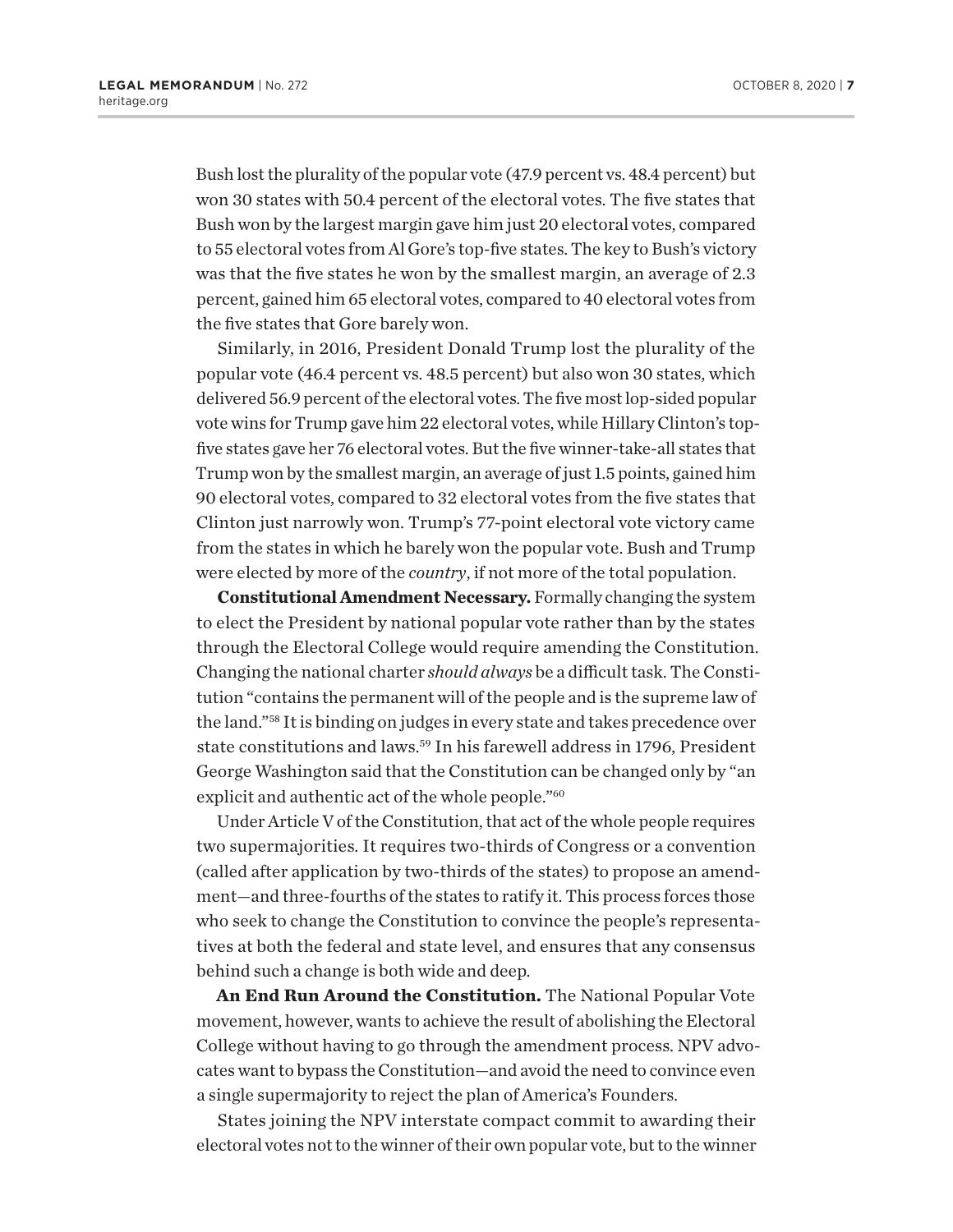of the *national* popular vote. The compact would, according to its terms, become operational when states representing a majority of electoral votes (today, at least 270) join and, therefore, can dictate the outcome of a presidential election.

To date, 15 states and the District of Columbia have joined the NPV compact, representing a total of 196 electoral votes. In one of those states, Colorado, a bill to join the compact narrowly passed the state legislature and Governor Jared Polis (D) signed it into law on March 15, 2019. Opponents gathered enough signatures, however, to place a measure to overturn this legislative action on the November 2020 ballot.

**Rule by a Minority of States.** While Washington said that changing the Constitution requires an "explicit and authentic act of the whole people," the NPV compact would effectively abolish the Electoral College through an act of only some of the people. The words of the Constitution would remain unchanged, but their meaning and application would be radically different. While maintaining the façade of the Electoral College, the NPV compact would reduce the body of states that elect the President from the "United States of America" to the "NPV compact states." These few states would be the only ones with an actual, genuine role in electing the President. They would not simply contribute to the presidential election outcome, as every state does in the Electoral College system—but would literally dictate that outcome.

One response might be that states representing a majority of electoral votes elect the President today. That may true, at least mathematically, but the specific states constituting that majority, and actually electing the President, in a particular election are not known until after all have participated. Presidents Trump and George W. Bush, for example, each won the popular vote in a different combination of 30 states. The four states that Bush won but Trump lost had 29 electoral votes, while the four states that Trump won but Bush lost had 52 electoral votes.

In contrast, the NPV compact would identify the states that will actually elect the President in future elections. They will do so no matter how the non-NPV states allocate their electoral votes. Those states (likely a majority) would still go through the motions of choosing electors, but doing so would be, in Shakespeare's famous words, "sound and fury, signifying nothing." The selection of those electors, as well as their votes, would literally be meaningless gestures.

**A Political Cartel.** In this way, the NPV compact is like a political cartel. The *Merriam-Webster Dictionary* defines "cartel" to include "a combination of political groups for common action."<sup>61</sup> Another defines a cartel as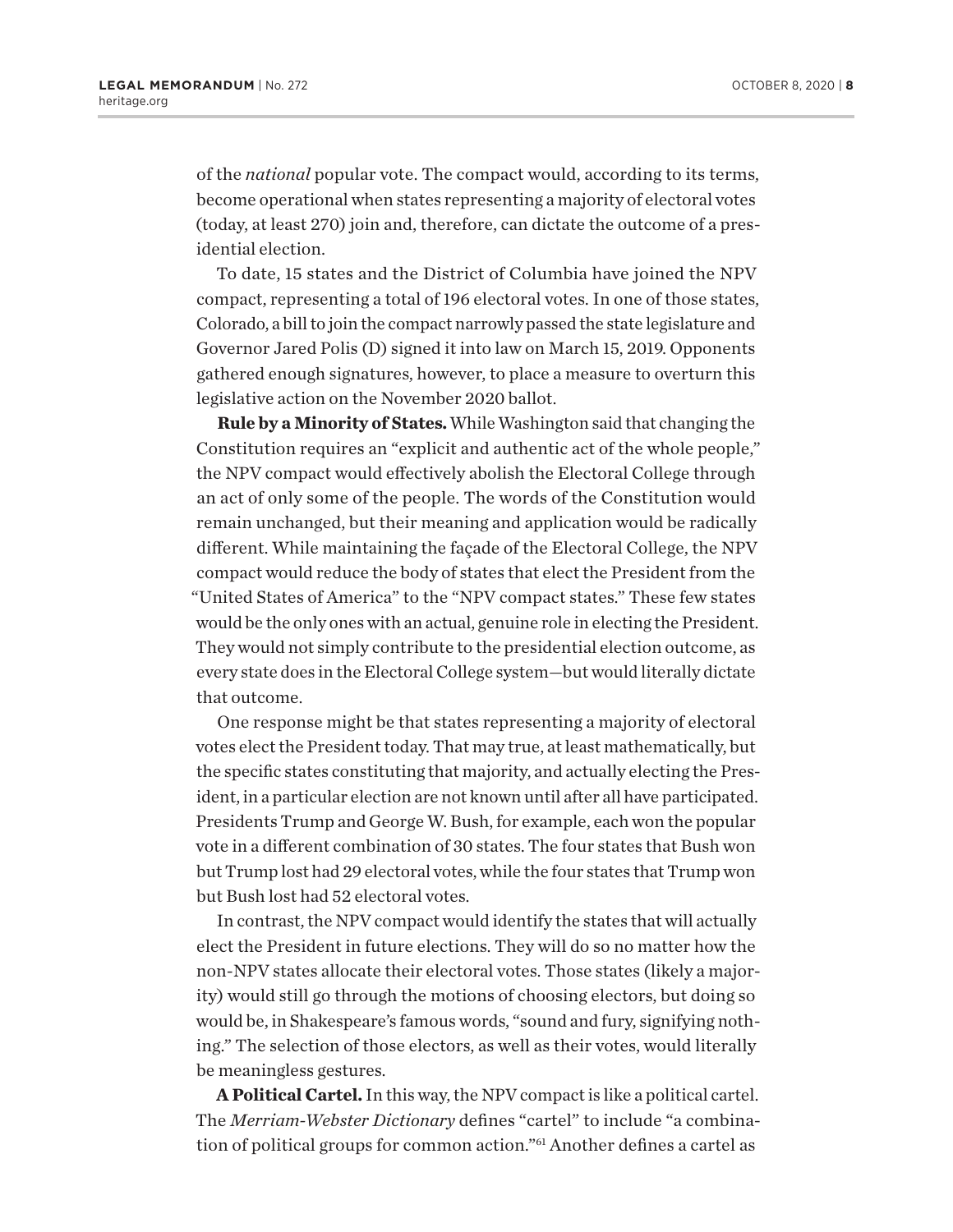a "syndicate…formed especially to regulate…output in some field."62 That precisely describes not only the operation, but the design and purpose, of the NPV compact.

At the same time, however, states that join the NPV compact are potentially disenfranchising their own voters. In the long run, the NPV compact would likely result in at least some states giving their electoral votes to the candidate who lost the popular vote, perhaps by a wide margin, in those states. That irony is obvious. The NPV compact was crafted so that a presidential candidate could no longer win the electoral vote without winning the popular vote at the national level. Yet that is exactly what the NPV compact would, over time, almost certainly produce at the state level.

**Consent Necessary.** The primary constitutional question regarding the NPV compact is whether it requires congressional consent. If it does, then the NPV compact cannot operate without that consent, no matter how many states join it or how many electoral votes those states control.

A report by the Law Library of Congress notes that, in the *Northeast Bancorp* case, "the Supreme Court indicated that congressional consent would be required for a compact that would increase the political power of compacting states 'at the expense of' non-compacting states."63 That accurately describes not only the NPV compact's practical effect, but its deliberate design.64 It fits squarely within the category of interstate compacts that, under *Virginia v. Tennessee* and *Northeast Bancorp*, requires congressional consent.

A report dated April 9, 2008, by the Connecticut legislature's Office of Legislative Research examined how the Supreme Court would evaluate the NPV compact's constitutionality. The first issue would be whether, under *Virginia v. Tennessee*, it constitutes a "political" compact.<sup>65</sup> If so, the primary question would be whether it "encroached on federal power or the power of non-compacting states."66 The report notes that the Supreme Court "applied a sister state interest analysis" in both *U.S. Steel* and *Northeast Bancorp*. 67

The interest of a state that does not join the NPV compact is that the Electoral College system work as intended—allowing each state to be a genuine participant in the election of the President. The number of each state's electoral votes reflects the same combination of equality and difference as their representation in the two houses of Congress. The participation by *all* of those states determines the outcome. The NPV compact not only compromises, but actually destroys, that interest by making the election outcome determined by "an arranged collective agreement" by only some states.<sup>68</sup>

**Spectators or Participants?** Once that critical mass of states representing a majority of electoral votes is reached, the other states become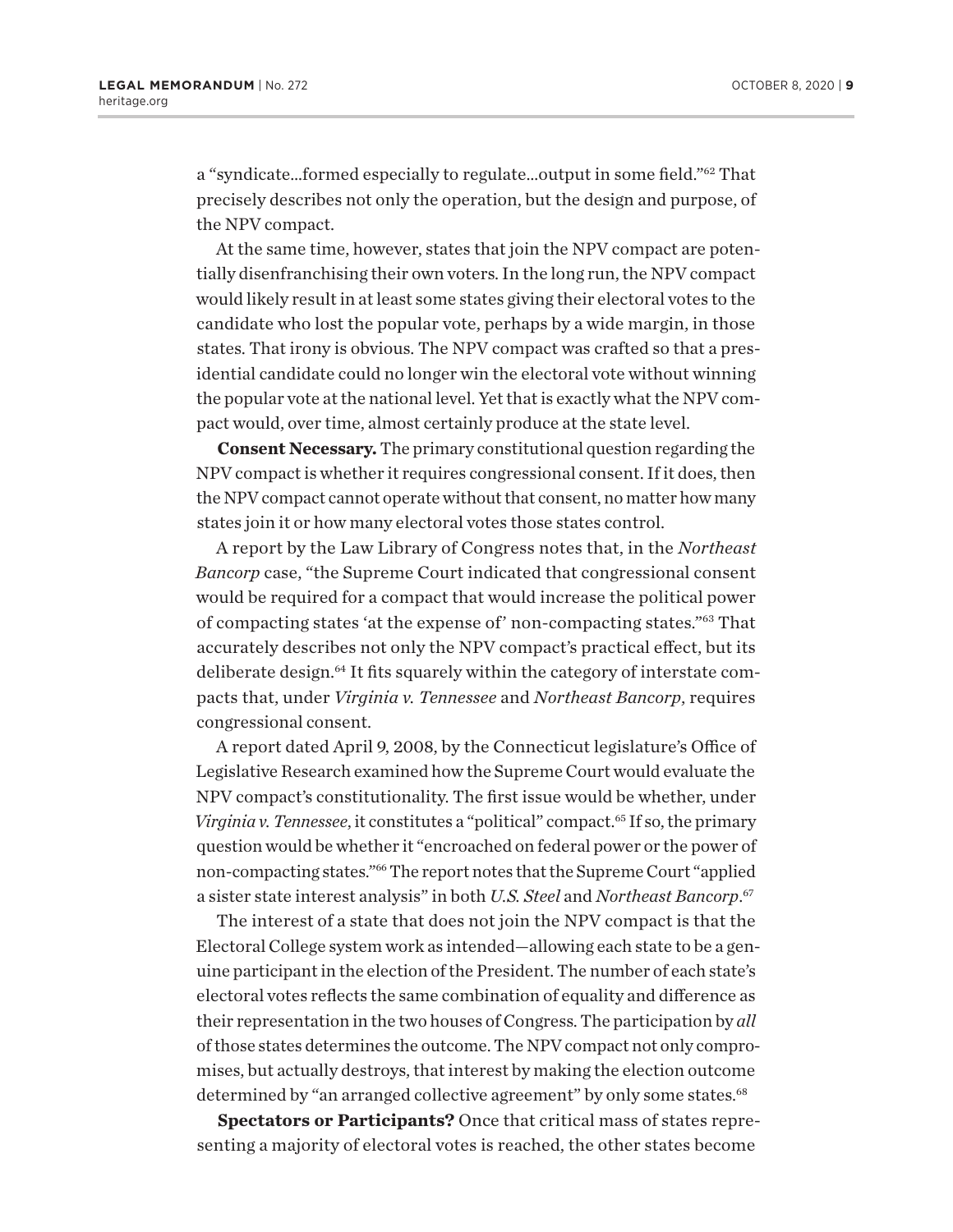spectators rather than participants. The electoral votes of non-NPV states cannot affect the outcome. Their votes would be no more relevant than if those states tried to cast them after the next President had already taken office. Although the NPV scheme would appear to retain the Electoral College system, it would be the cartel, rather than the states, that actually elects the President. It is difficult to conceive a plan that would more clearly and deliberately enhance some states' political power at the expense of others.

The NPV compact would either be prohibited altogether or require congressional consent under the Compact Clause's plain language—or *any* of the interpretive theories described above.

- Based on the Clause's plain language, the NPV compact would require consent simply because it is a compact;
- It would be prohibited altogether under the "boundary" theory because it does not involve a border dispute;
- It would require congressional consent under the "non-political" theory because it is clearly a political compact; and
- The NPV compact requires congressional consent under the current theory of *Virginia v. Tennessee* and *Northeast Bancorp* because it enhances the political power of compacting states at the expense of non-compacting states.

Significantly, since states have always had authority to determine how to allocate their electoral votes, each state has been free all along to give those votes to the winner of the national popular vote. No state, including any of the NPV compact members, has chosen to do so. It seems that this becomes their goal only when they know it will produce the result they want, the electoral version of "heads I win, tails you lose."

#### Conclusion

Although the United States is a union of sovereign states, the Constitution's Compact Clause reflects the deep concern of America's Founders to prevent divisive or collusive interstate agreements. The Supreme Court has held, contrary to the plain language of the Compact Clause, that it requires congressional consent only for interstate agreements or compacts that undermine either federal or sister-state interests. Most interstate compacts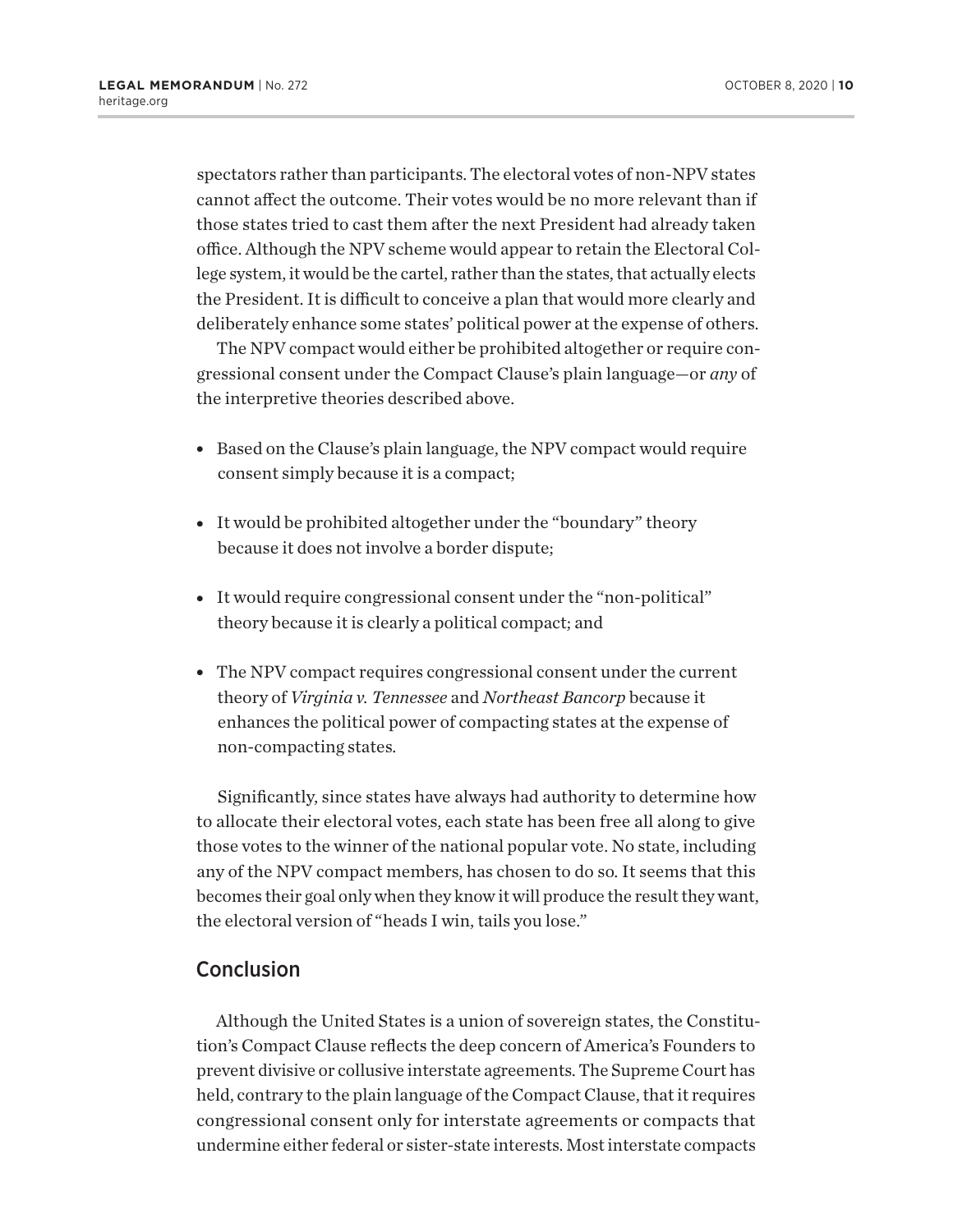fall outside this category, addressing issues or problems that occur between states. The National Popular Vote compact, however, clearly falls in the "political" category of compacts that, even under the Supreme Court's narrow reading of the Compact Clause, require congressional consent.

NPV advocates are dissatisfied with the Electoral College system designed by America's founders, in which all states participate in electing the President. It appears, however, that they are also dissatisfied with the constitutional amendment process, in which all states participate in deciding whether to change the Constitution. NPV advocates want the result of abolishing the Electoral College in favor of the national popular vote without having to do the hard work of actually changing the Constitution. Instead, they are trying to use an interstate compact in a completely unprecedented way.

Even with congressional consent, the NPV compact is bad policy. Without that consent, it is also unconstitutional.

Thomas Jipping is Deputy Director of and Senior Legal Fellow in the Edwin Meese III Center for Legal and Judicial Studies, of the Institute for Constitutional Government, at The Heritage Foundation.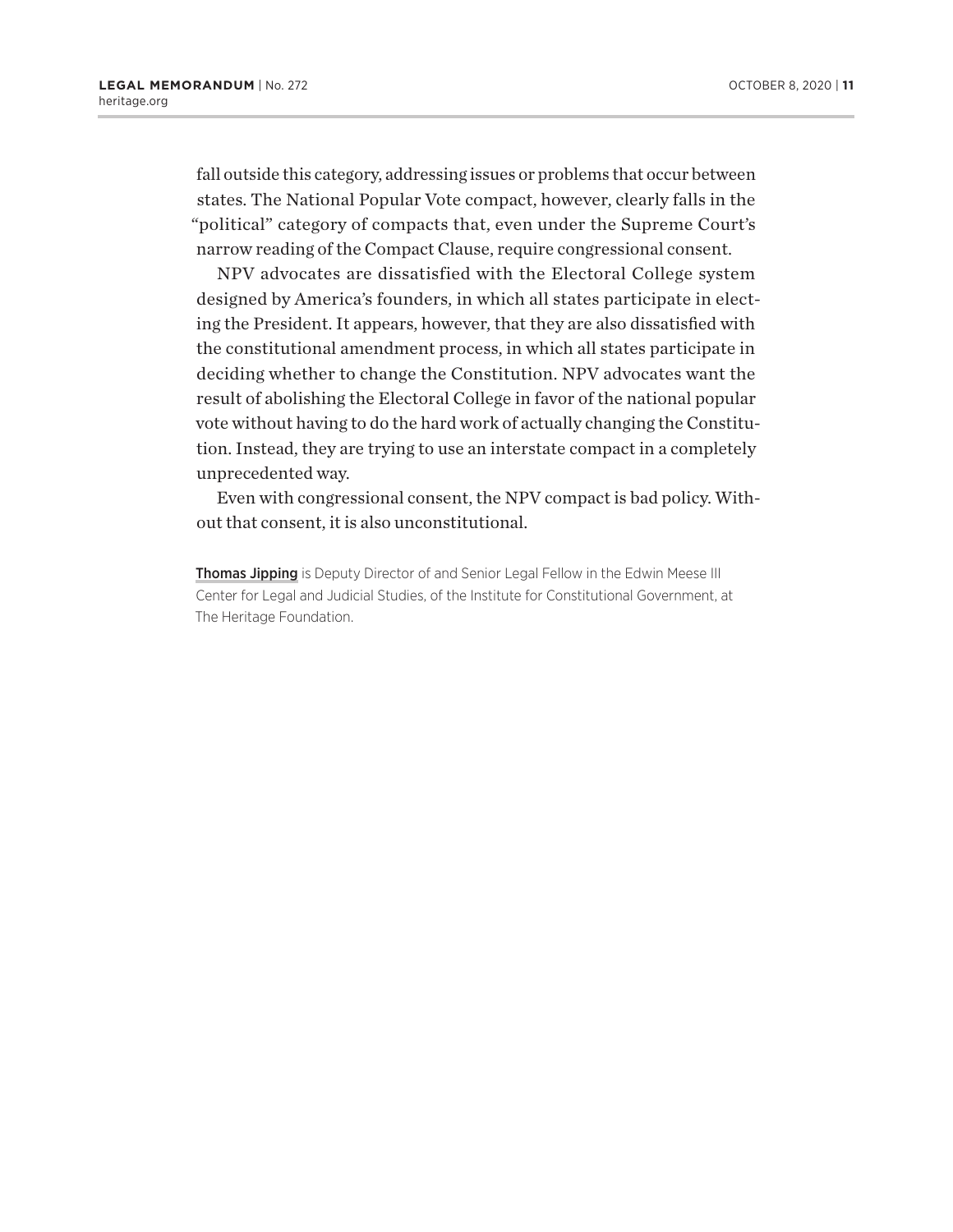### Endnotes

- 1. *Equal Rights for Men and Women, Hearing Before a Subcomm. of the S. Comm. on the Judiciary on S.J.Res. 65, 75th Cong. 2 (1938) (statement of* Dorothy Straus, representing National League of Women Voters).
- 2. Felix Frankfurter & James M. Landis, *The Compact Clause of the Constitution—A Study in Interstate Adjustments*, 34 Yale L.J. 685, 692 (1925).
- 3. Derek T. Muller, *The Compact Clause and the National Popular Vote Interstate Compact*, 6 Election L.J. 372, 376 (2007). See also Frankfurter & Landis, *supra* note 2, at 693 (noting the importance of "protect[ing] the new Union of States established by the Articles of Confederation, from the destructive political combination of two or more States."); Michael Greve, *Compacts, Cartels, and Congressional Consent*, 68 Mo. L. Rev. 285, 296 (2003) (The Founders were "painfully aware" of threats including that "states—of unequal size but equal sovereignty—may, through cooperation, imperil the interests of a sister state.").
- 4. *See* Frankfurter & Landis, *supra* note 2, at 694.
- 5. *Id*. at 687.
- 6. Hinderlider v. La Plata River & Cherry Creek Ditch Co., 304 U.S. 92, 104 (1938). *See also* William Kevin Voit & Nancy J. Vickers, *Interstate Compacts & Agencies 2003* (Council of State Governments, 2003), at 5 ("compacts between states are somewhat like treaties between nations").
- 7. Poole v. Fleeger, 36 U.S. 185, 209 (1837).
- 8. U.S. Const., art. I, § 10, cl. 1. *See* Brannon P. Denning, *State Treaties*, Heritage Guide to the Constitution, https://www.heritage.org/constitution/#!/ articles/1/essays/69/state-treaties (last visited Sept. 30, 2020).
- 9. U.S. Const., art. I, § 10, cl. 3. See Michael S. Greve, *Compact Clause*, Heritage Guide to the Constitution, https://www.heritage.org/constitution/#!/ articles/1/essays/75/compact-clause (last visited Sept. 25, 2020). The Supreme Court previously held that the more general term "agreement" included "every agreement, written or verbal, formal or informal[,] positive or implied, by the mutual understanding of the parties." Holmes v. Jennison, 39 U.S. 540, 572 (1840).
- 10. Muller, *supra* note 3, at 376.
- 11. *Id* at 380.
- 12. *Id*. at 381.
- 13. *Id*. at 382.
- 14. *Id*.
- 15. 148 U.S. 503 (1893).
- 16. *Id*. at 504.
- 17. *Id*. at 505.
- 18. *Id*. at 518.
- 19. Michael Greve describes this as holding that "the Compact Clause cannot possibly mean what it says." Greve, *supra* note 3, at 287.
- 20. 148 U.S. at 518.
- 21. *Id*.
- 22. *Id*.
- 23. *Id*.
- 24. 426 U.S. 363 (1976).
- 25. *Id*. at 365.
- 26. *Id*. at 370.
- 27. 358 U.S. 450 (1959).
- 28. *Id*. at 452.
- 29. *Id*. at 454.
- 30. *Id*. at 460.
- 31. *Id*. at 459.
- 32. *Id*. at 468. *See also* Wharton v. Wise, 153 U.S. 155,168 (1894); Greve, *supra* note 3, at 295 ("Modern Compact Clause theory, such as it is, is avowedly functional, not textual.").
- 33. 434 U.S. at 469.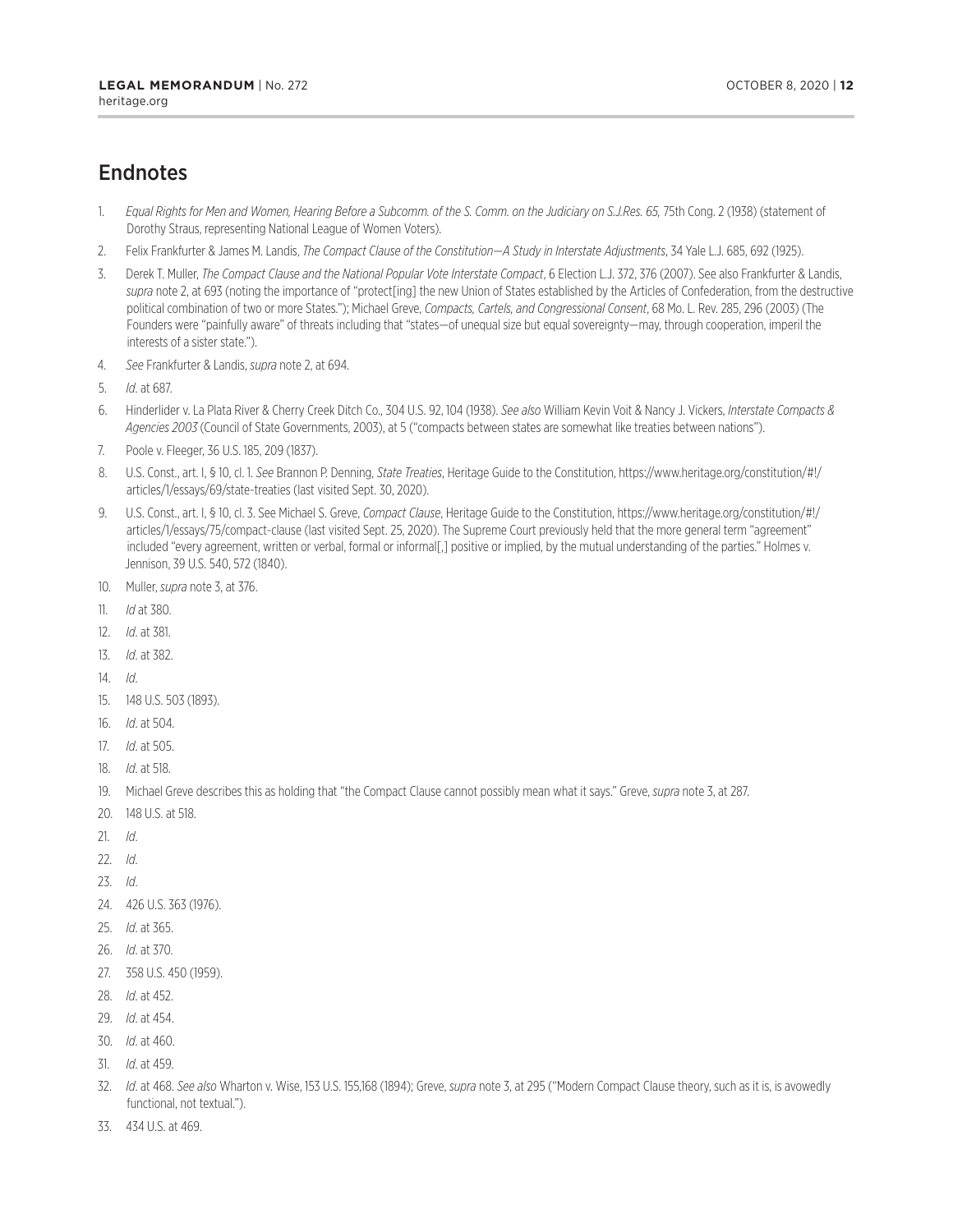- 34. Muller, *supra* note 3, at 384.
- 35. Florida v. Georgia, 58 U.S. 478, 494 (1854).
- 36. Texas v. New Mexico (March 5, 2018), slip opinion at 4.
- 37. *See also* 434 U.S. at 4949–5 (White, J., dissenting) ("encroachments upon non-compact States are as seriously to be guarded against as encroachments on the federal authority").
- 38. 472 U.S. 159 (1985).
- 39. *Id*. at 176 (emphasis in original). *See also* Andrew Winston, *Interstate Compacts in the United States*, Law Library of Congress (June 2018), at 4 ("the Supreme Court considers the interests of states that are not parties to an interstate compact to be an important inquiry in determining whether the interstate compact violates the Compact Clause"), https://www.loc.gov/law/help/interstate-compacts/us-interstate-compacts.pdf (last visited Sept. 25, 2020).
- 40. Cuyler v. Adams, 449 U.S. 433, 438 (1981). *See also* Alabama v. North Carolina, 560 U.S. 330, 251 (2010); Texas v. New Mexico, 462 U.S. 554, 564 (1983).
- 41. INS v. Chadha, 462 U.S. 919, 946 (1983).
- 42. Andrew L. Nolan, "Interstate Compacts and Presidential Presentment of Congressional Consent," *Congressional Research Service Memorandum* (March 18, 2015), at 6. The National Center for Interstate Compact database shows that Congress consented to 96 of the 191 listed interstate compacts currently in force.
- 43. Michael L. Beunger et al., The Evolving Law and Use of Interstate Compacts 3 (2d edition 2016).
- 44. Winston, *supra* note 39, at 4.
- 45. *See* Voit & Vickers, *supra* note 6, at 7 (congressional consent required for compacts that "arguably have a discriminatory effect on non-party states.").
- 46. Council of State Governments, National Center for Interstate Compacts, *Understanding Interstate Compacts*, at 2, https://gsgp.org/media/1313/ understanding\_interstate\_compacts-csgncic.pdf#:~:text=On%20average%2C%20a%20state%20today%20belongs%20to%2025,establish%20or%20 alter%20the%20boundaries%20of%20a%20state (last visited Sept. 25, 2020). *See also* Greve, *supra* note 3, at 288 (counting 36 interstate compacts prior to 1921).
- 47. *See* Voit & Vickers, *supra* note 6, at 7. This compilation lists 192 compacts, on 20 different subjects, and 25 additional boundary agreements. *See also* General Accountability Office, *Interstate Compacts: An Overview of the Structure and Governance of Environment and Natural Resources Compacts* (April 2007), at 1 (Seventy-six of more than 200 interstate existing compacts address environment and resource management issues, with 46 of them creating interstate commissions.).
- 48. Council of State Governments, *Compact FAQ*, http://www.csg.org/knowledgecenter/docs/ncic/CompactFAQ.pdf (last visited Sept, 30, 2020). The Supreme Court has long held that a compact between states is a contract. "In fact, the terms compact and contract are synonymous." Green v. Biddle, 21 U.S. 1, 92 (1823).
- 49. Winston, *supra* note 39, at 4.
- 50. Council of State Governments, *Evolution of Interstate Compacts* (May 2012), at 1.
- 51. Council of State Governments, *Understanding Interstate Compacts*.
- 52. *See* Voit & Vickers, *supra* note 6, at 23.
- 53. *Id*. at 117.
- 54. U.S. Const., art. II, § 1, cl. 2. See Einer Elhauge, *Presidential Electors*, Heritage Guide to the Constitution, https://www.heritage.org/constitution/#!/ articles/2/essays/79/presidential-electors (last visited Sept. 30, 2020).
- 55. The Federalist No. 39 (James Madison).
- 56. U.S. Census Bureau, *2010 Census Urban and Rural Classification and Urban Area Criteria*, https://www.census.gov/programs-surveys/geography/ guidance/geo-areas/urban-rural/2010-urban-rural.html (last visited Sept. 30, 2020).
- 57. See Hans A. von Spakovsky, "Destroying the Electoral College: The Anti-Federalist National Popular Vote Scheme," *Legal Memorandum* No. 260, February 19, 2020, at 16, https://www.heritage.org/sites/default/files/2020-02/LM260.pdf (last visited Sept. 30, 2020).
- 58. VanHorne's Lessee v. Dorrance, 2 U.S. 304, 308 (1795).
- 59. U.S. Const., art. VI, cl. 2. See Gary Lawson, *Supremacy Clause*, Heritage Guide to the Constitution, https://www.heritage.org/constitution/#!/articles/6/ essays/133/supremacy-clause (last visited Sept. 30, 2020).
- 60. The Avalon Project, *Washington's Farewell Address 1796*, https://avalon.law.yale.edu/18th\_century/washing.asp (last visited Sept, 30, 2020).
- 61. *Cartel, Merriam-Webster.com*, https://www.merriam-webster.com/dictionary/cartel (last visited Sept. 30, 2020).
- 62. *Cartel, Dictionary.com*, https://www.dictionary.com/browse/cartel (last visited Sept. 30, 2020). *See also* Greve, *supra* note 3, at 327 ("The threat of cartelization extends not only to the exploitation of natural resource advantages and bottlenecks…but also to policy arrangements.").
- 63. Winston, *supra* note 39, at 4.